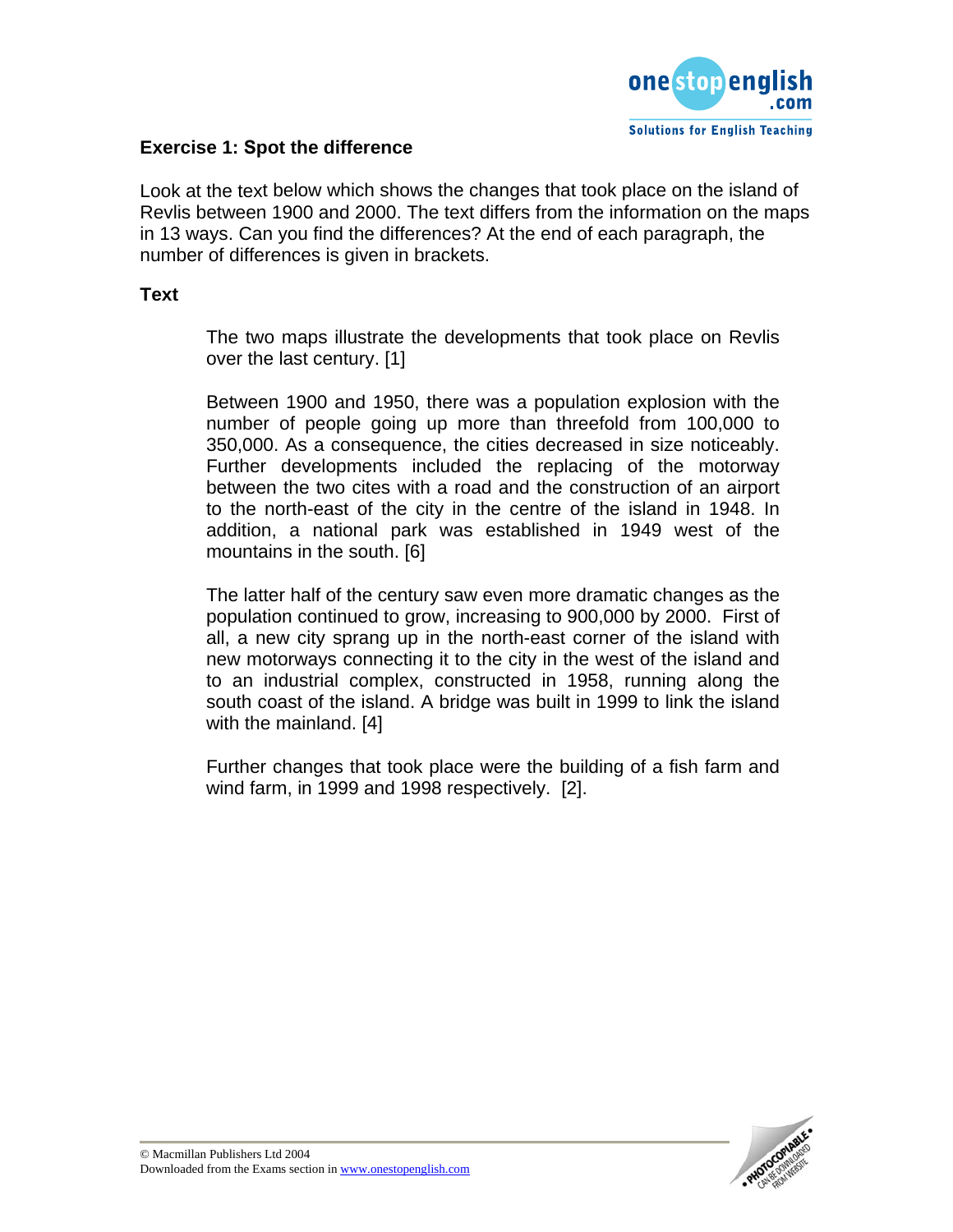

### **Exercise 2: Missing words**

In the text below there is a word missing in each line. Study the text carefully and find the words. If you want to, you may look at the missing words at the end of the exercise to help you.

**Text**

The three maps the developments that took place on Revlis over the last century.

Between 1900 and 1950, there was population explosion with the number of people going up more than threefold 110,000 to 350,000. As a consequence, the cities expanded size noticeably. Further developments included the replacing of the road between the two cites a motorway and the construction of an airport to the northwest of city in the centre of island in 1947. In addition, a national park established in 1949 west of the mountains in the north.

The latter half of the century saw even more dramatic changes the population continued to grow, increasing 950,000 by 2000. First of all, a new city sprang up in the south-east corner of the island with new motorways connecting to the city in the centre of Revlis and to the industrial complex, in 1985, running along the south coast of the island. A bridge built in 1999 to link the island with the mainland. *[No word missing in this line]*

Further changes took place were the building of a fish farm and wind farm, in 1998 and 1999.

#### **Missing words**

| the          |            | was          |
|--------------|------------|--------------|
| with         | illustrate | as           |
| constructed  | that       | from         |
| respectively | was        | $\mathsf{I}$ |
| to           | a          |              |

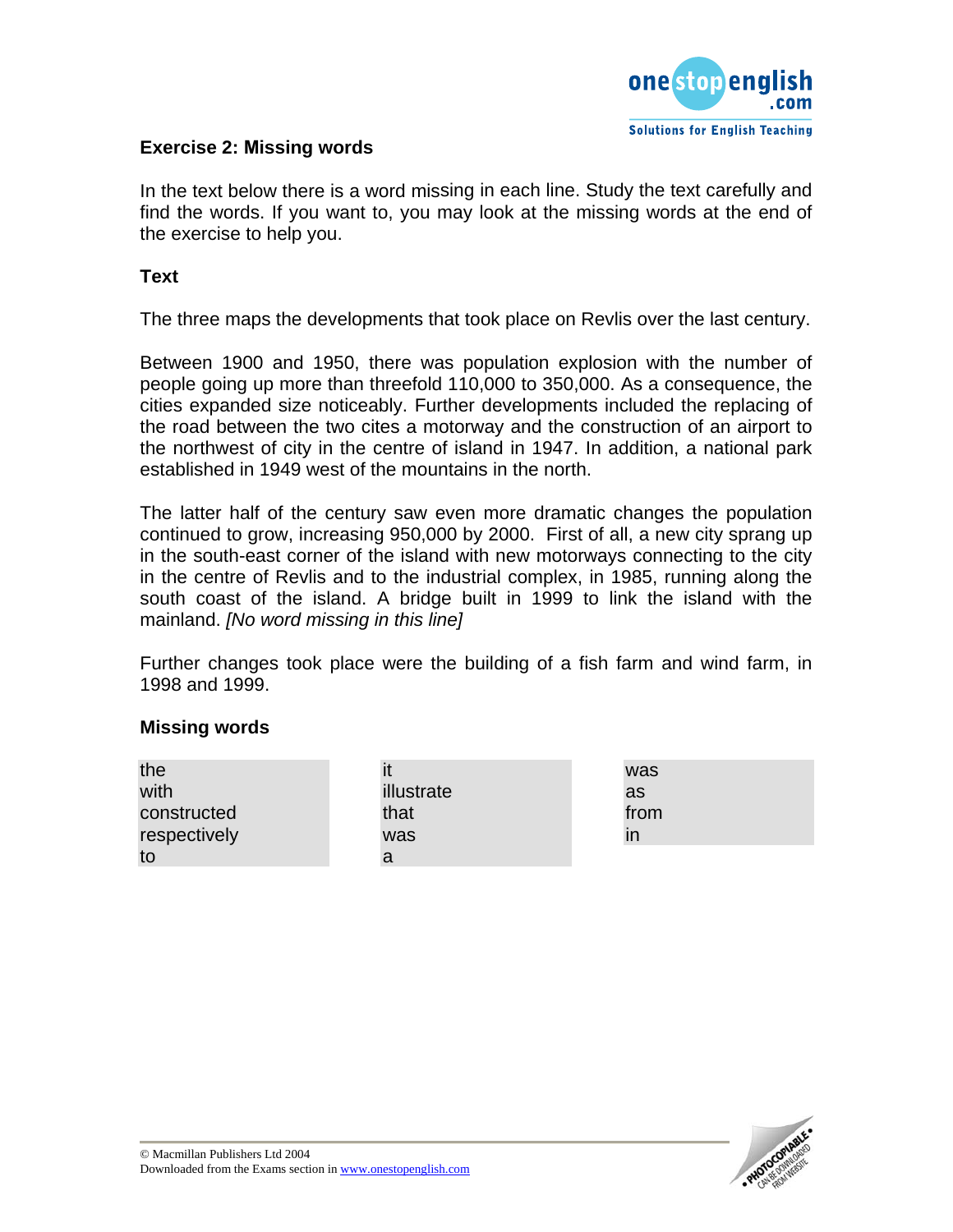

## **Exercise 3: Guided writing 1**

Complete the text below without looking back at the text in Exercises 1 and 2. You may need to use single words or phrases.

> The three maps illustrate the \_\_\_\_\_\_\_1\_\_\_\_\_\_\_\_ that took place on Revlis over the last century.

> Between 1900 and 1950, there was a population \_\_\_\_\_\_\_2\_\_\_\_\_\_\_ with the number of people going up \_\_\_\_\_\_3\_\_\_\_\_threefold from 110,000 to 350,000. As a consequence, the cities 4 \_\_\_\_\_\_\_noticeably. \_\_\_\_\_\_\_5 \_\_\_\_\_\_included the replacing of the road between the two cites with a motorway and the construction of an airport \_\_\_\_\_\_6\_\_\_\_\_\_of the city in the centre of the island in 1947. In addition, a national park \_\_\_\_\_7\_\_\_\_\_\_\_west of the mountains in the north.

> The latter half of the century saw even more dramatic changes 8 to grow, increasing to 950,000 by 2000. First of all, a new city sprang up in the south-east corner of the island with new motorways connecting it **9** of Revlis and to the industrial complex, constructed in 1985, running \_\_\_\_\_10\_\_\_\_\_\_\_. A bridge \_\_\_\_\_\_11\_\_\_\_\_\_to link the island with the mainland.

> Further changes that took place were the building of a fish farm and wind farm, in 1998 and 1999 respectively.

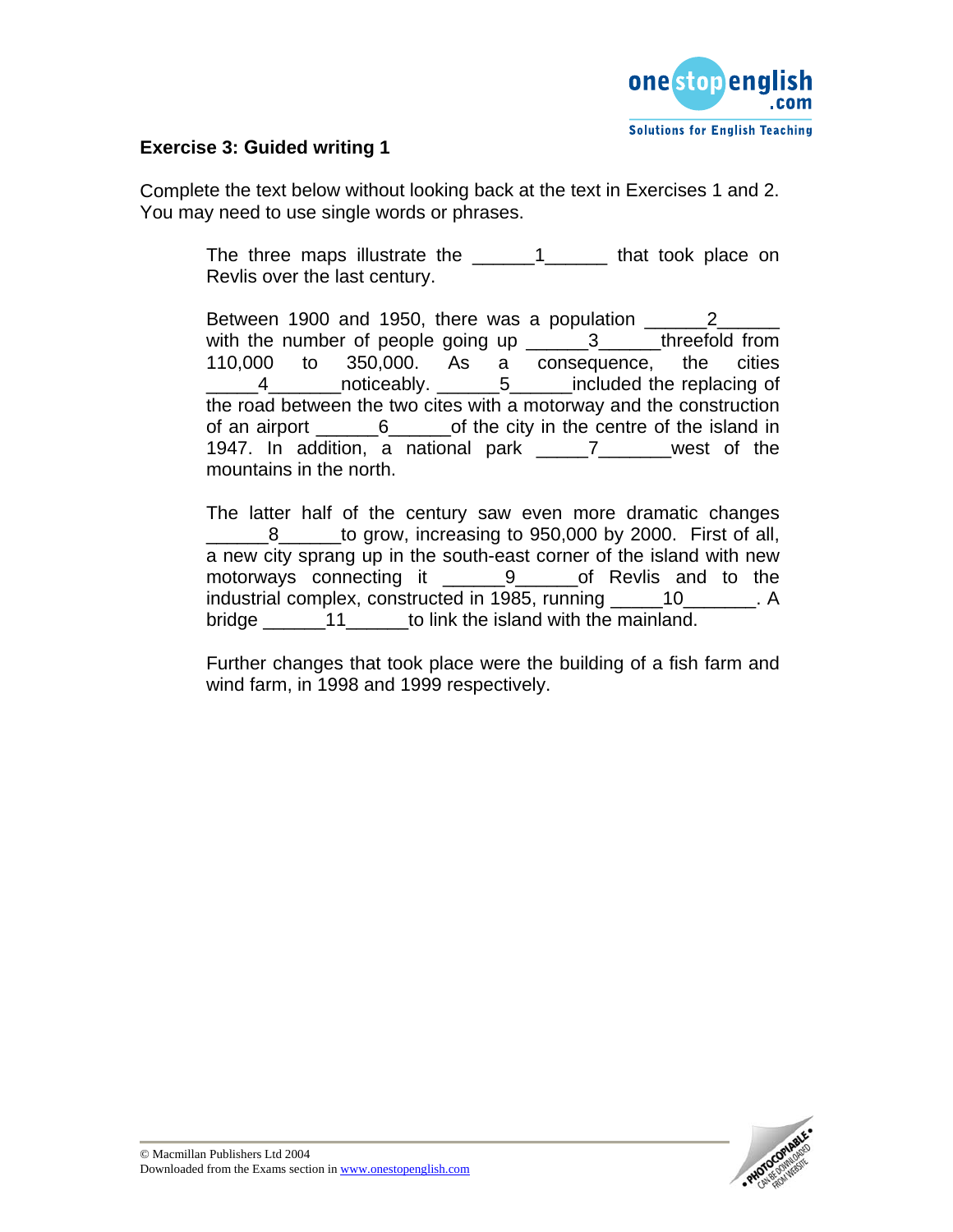

## **Exercise 4: Guided writing 2**

#### **List of phrases**

Insert the phrases below in a suitable blank space in the model answer which follows.

- A. A bridge was built
- B. The three maps illustrate
- C. Further developments included
- D. Between 1900 and 1950, there was
- E. First of all, a new city sprang up
- F. As a consequence, the cities expanded
- G. as the population continued
- H. In addition, a national park was established
- I. The latter half of the century saw
- J. Further changes that took place were

1<sup>1</sup> the developments that took place on Revlis over the last century.

2 a population explosion with the number of people going up more than threefold from 110,000 to 350,000. 3 conticeably. 4 the replacing of the road between the two cites with a motorway and the construction of an airport to the northwest of the city in the centre of the island in 1947. \_\_\_\_\_\_\_5\_\_\_\_\_ in 1949 west of the mountains in the north.

6 even more dramatic changes and to grow increasing to 950,000 by 2000. <br>**B** in the south -east corner of the island with new motorways connecting it to the city in the centre of Revlis and to the industrial complex, constructed in 1985, running along the south coast of the island.\_\_\_\_\_\_9\_\_\_\_\_ in 1999 to link the island with the mainland.

\_\_\_\_\_\_10\_\_\_\_\_ the building of a fish farm and wind farm, in 1998 and 1999 respectively.

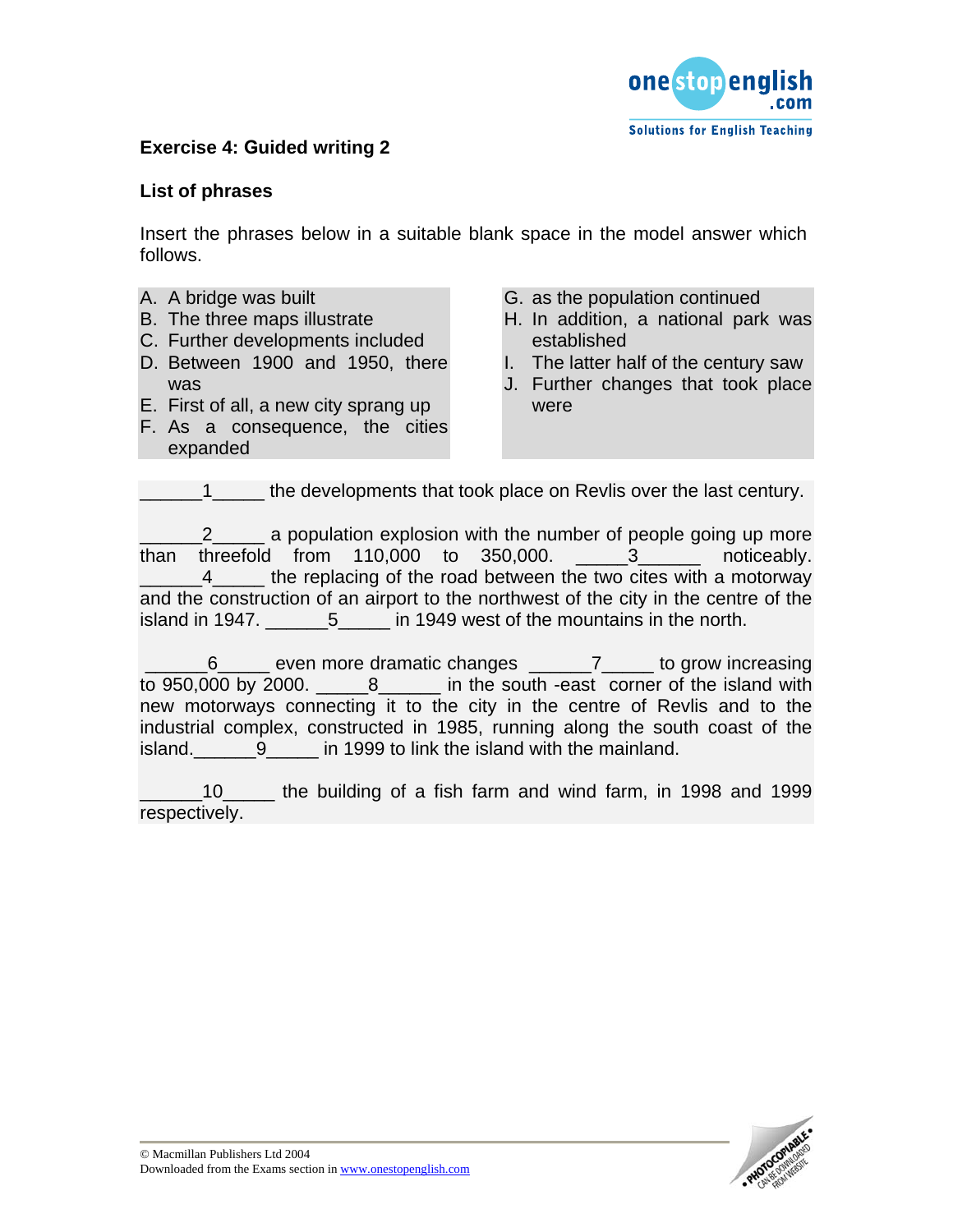

### **Exercise 5: choosing verbs**

Choose the verb below, which is correct in each case. Note there may be more than one suitable answer.

The three maps 1 [A illustrate B illustrates C shows D depict] the developments that 2 [A takes place B are taken place C took place D happened] on Revlis over the last century.

Between 1900 and 1950, there 3 [A were B was C took place D are] a population explosion with the number of people 4 [A going up B climbing C go up D climbed] more than threefold from 110,000 to 350,000. As a consequence, the cities 5 [A expanding B expanded C are expanded D grew up] noticeably. Further developments 6 [A included B includes C consisted D were included] the replacing of the road between the two cites with a motorway and the construction of an airport to the northwest of the city in the centre of the island in 1947. In addition, a national park 7 [A established B was established C was build D built] in 1949 west of the mountains in the north.

The latter half of the century 8 [A saw B can be seen C gave D witnessed] even more dramatic changes as the population 9 [A continued grow B grow C jump D continued to grow] 10 [A increasing. B go up C climbing D rising] to 950,000 by 2000. First of all, a new city 11 [A jumped up B rose C sprang up D existed] in the south-east corner of the island with new motorways 12 [A linking B connecting C joining D join] it to the city in the centre of Revlis and to the industrial complex, 13 [A built B building C put D constructed] in 1985, 14 [A running B run C go D lying] along the south coast of the island.. A bridge 15 [A built B was built C construct D erect] in 1999 16 [A to link B linking C link D adding] the island with the mainland.

Further developmental changes that 17 [A occurring B happened C taking D took place] 18 [A is B being C were D was] the building of a fish farm and wind farm, in 1998 and 1999 respectively.

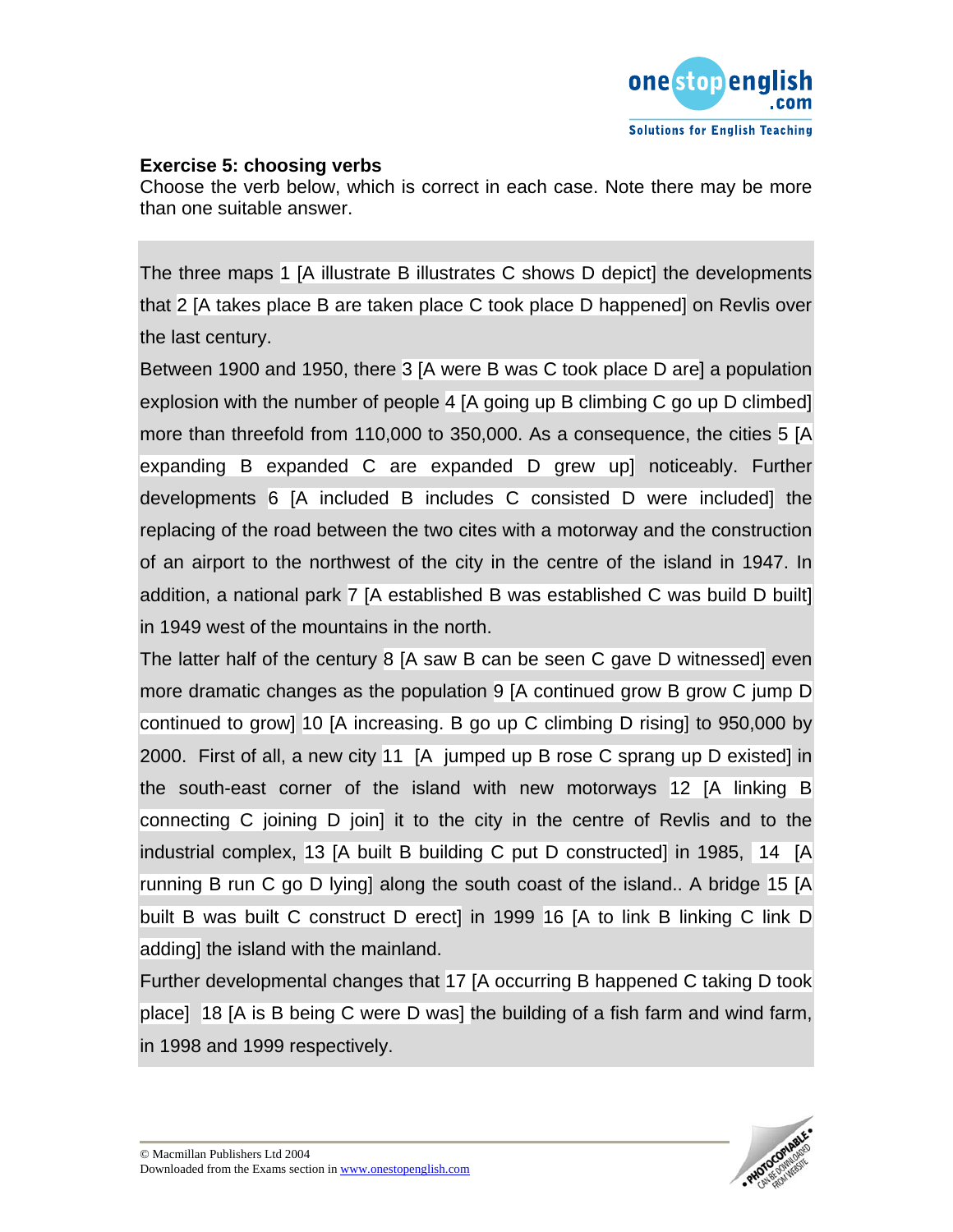

|  | <b>Solutions for English Teaching</b> |  |
|--|---------------------------------------|--|
|--|---------------------------------------|--|

| <b>Exercise 6: Guided writing frame</b>                                                                               |
|-----------------------------------------------------------------------------------------------------------------------|
|                                                                                                                       |
| Between 1900 and 1950, there was a                                                                                    |
|                                                                                                                       |
|                                                                                                                       |
|                                                                                                                       |
| <u> 1989 - Johann Stoff, deutscher Stoff, der Stoff, der Stoff, der Stoff, der Stoff, der Stoff, der Stoff, der S</u> |
| <u> 1989 - Johann Stoff, deutscher Stoff, der Stoff, der Stoff, der Stoff, der Stoff, der Stoff, der Stoff, der S</u> |
|                                                                                                                       |
|                                                                                                                       |